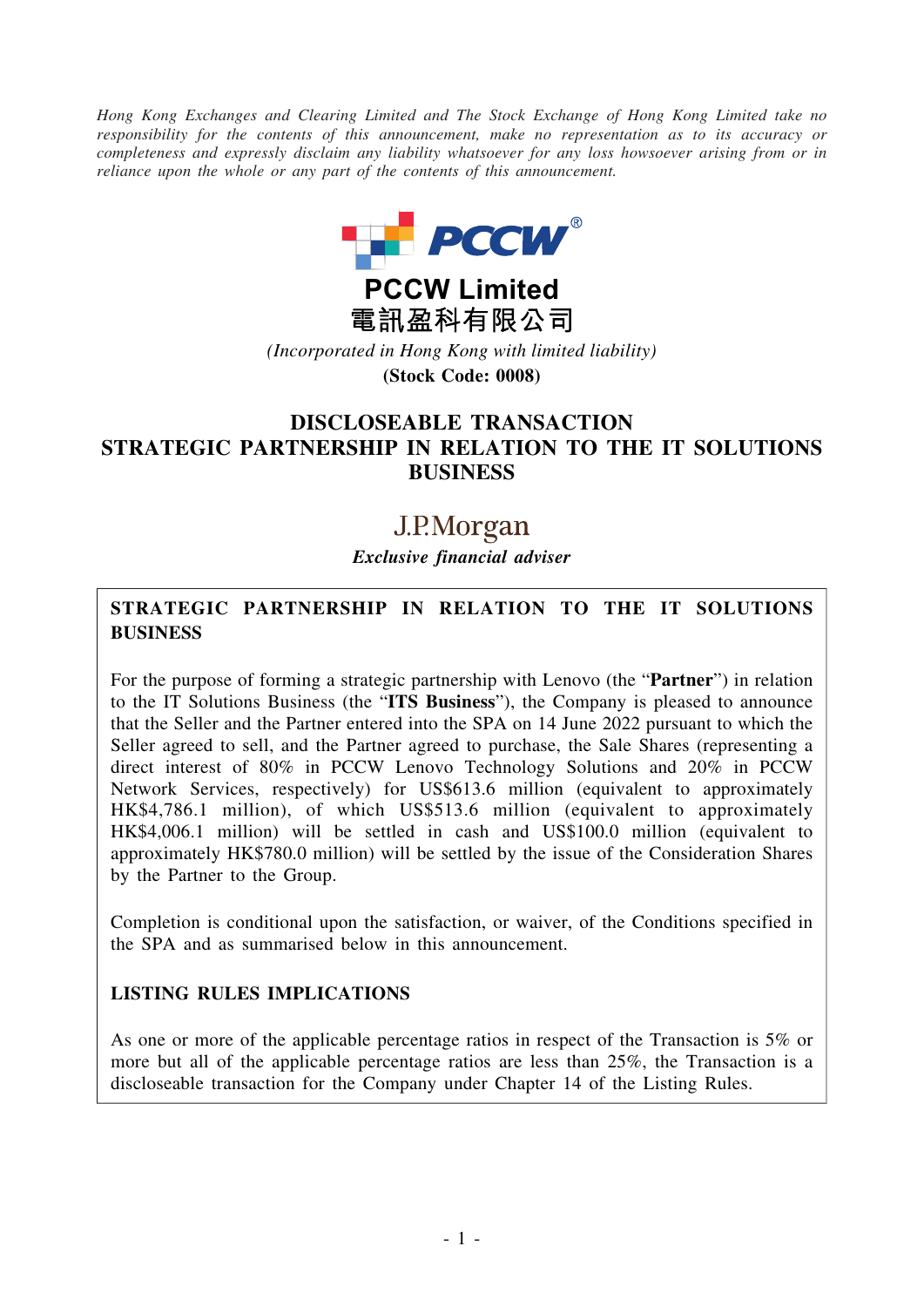**Shareholders of the Company and potential investors should note that Completion is subject to the Conditions. Therefore, there is no assurance that the Transaction will be completed. Shareholders of the Company and potential investors should, accordingly, exercise caution when dealing in the shares of the Company.**

#### **STRATEGIC PARTNERSHIP IN RELATION TO THE ITS BUSINESS**

For the purpose of forming a strategic partnership in relation to the ITS Business, the Company is pleased to announce that the Seller and the Partner entered into the SPA on 14 June 2022 pursuant to which the Seller agreed to sell, and the Partner agreed to purchase, the Sale Shares (representing a direct interest of 80% in PCCW Lenovo Technology Solutions and 20% in PCCW Network Services, respectively) for US\$613.6 million (equivalent to approximately HK\$4,786.1 million), of which US\$513.6 million (equivalent to approximately HK\$4,006.1 million) will be settled in cash, and US\$100.0 million (equivalent to approximately HK\$780.0 million) will be settled by the issue of the Consideration Shares by the Partner to the Group.

Upon Completion, (i) the Company will indirectly (through the Seller) hold an 80% interest in PCCW Network Services, which in turn will remain as the direct 100% shareholder in PCCWS and as a 20% shareholder in PCCW Lenovo Technology Solutions; and (ii) the Partner will directly hold an 80% interest in PCCW Lenovo Technology Solutions and a 20% interest in PCCW Network Services.

### **SUMMARY OF THE PRINCIPAL TERMS OF THE SPA**

| Parties        | ÷                         | The Seller and the Partner.                                                                                                                                                             |
|----------------|---------------------------|-----------------------------------------------------------------------------------------------------------------------------------------------------------------------------------------|
| Subject matter | $\ddot{\phantom{a}}$      | The SPA provides for the sale by the Seller and the purchase by<br>the Partner by way of the sale and purchase of the Sale Shares,<br>which consist of:                                 |
|                |                           | the PCCW Lenovo Technology Solutions Sale Shares,<br>(a)<br>representing an 80% interest in PCCW Lenovo Technology<br>Solutions; and                                                    |
|                |                           | the PCCW Network Services Sale Shares, representing a<br>(b)<br>20% interest in PCCW Network Services.                                                                                  |
| Consideration  | $\mathbb{Z}^{\mathbb{Z}}$ | The total consideration for the Sale Shares is US\$613.6<br>(a)<br>million (equivalent to approximately HK\$4,786.1 million)<br>(the " <b>Consideration</b> "), shall be settled as to: |
|                |                           | US\$513.6 million (equivalent to approximately<br>(i)<br>HK\$4,006.1 million) in cash, subject to certain<br>customary post-completion adjustments; and                                 |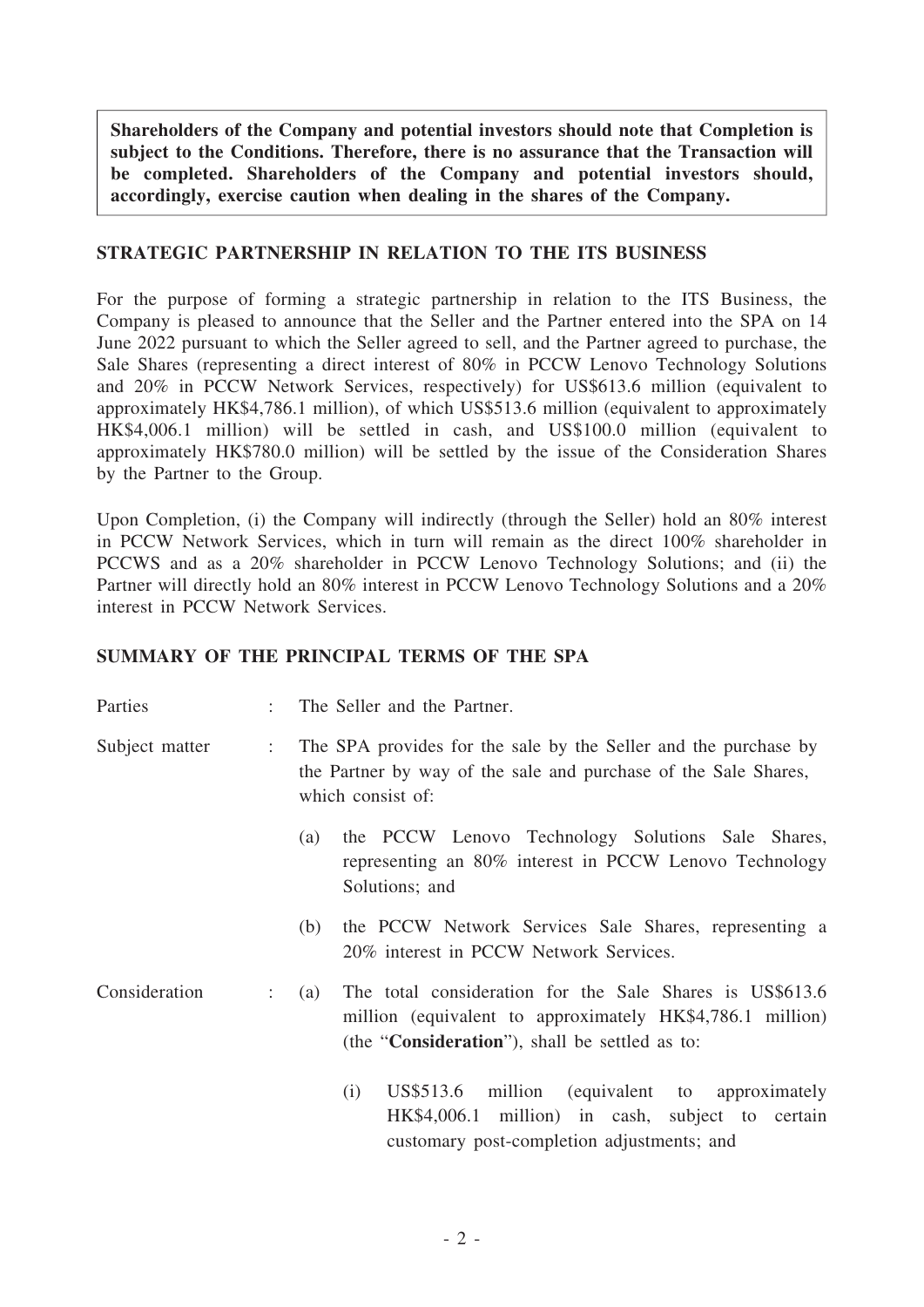(ii) US\$100.0 million (equivalent to approximately HK\$780.0 million) by the issue of the Consideration Shares to the Group.

The Consideration and the terms and price of the Consideration Shares were determined after arm's length negotiations between the Seller and the Partner. The Consideration Shares were included as part of the Consideration to reflect the Group and the Partner's longterm commitment to the success of the strategic partnership and confidence about the future prospects of the ITS Business.

Payment terms : The Consideration is payable by the Partner to the Seller in a combination of cash and the Consideration Shares. An amount of US\$513.6 million (equivalent to approximately HK\$4,006.1 million) will be satisfied by cash, subject to customary postcompletion adjustments. An amount of US\$100.0 million (equivalent to approximately HK\$780.0 million) will be satisfied by the allotment and issue of the Consideration Shares on Completion. In the event that the listing of, and permission to deal in the relevant Consideration Shares could not be obtained, the corresponding portion of the Consideration, which amounts to US\$100.0 million, will be settled by way of cash at Completion.

**Conditions** precedent : Completion is conditional upon the following conditions (the "**Conditions**"):

- (i) completion of a reorganisation of the ITS Business (the "**Reorganisation**");
- (ii) the entering into of shareholders' agreement for each of PCCW Lenovo Technology Solutions and PCCW Network Services and agreements relating to certain transitional services and certain guaranteed revenue amounts between the Group and PCCW Lenovo Technology Solutions relating to such amounts to be received by PCCW Lenovo Technology Solutions; and
- (iii) customary conditions precedents, including the fundamental warranties being true and correct in all respects.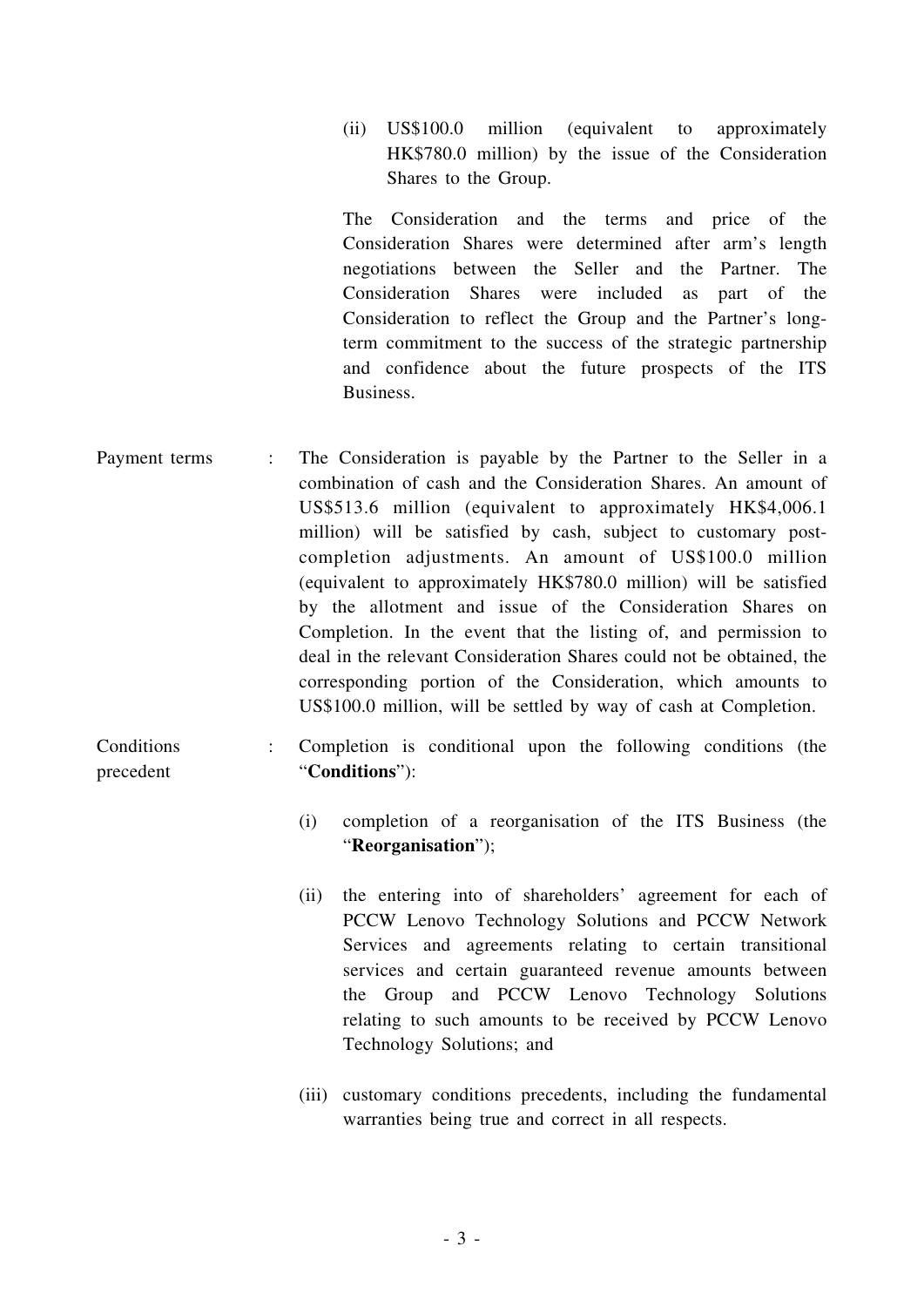The Seller and the Partner have agreed to use their respective reasonable endeavours to satisfy, or procure that the relevant Conditions are satisfied, as soon as reasonably practicable and in any event by 31 October 2022. The Seller and the Partner may extend the period for satisfaction of the Conditions by up to two months if it is agreed by both parties.

- Lock-up of Consideration Shares : The Seller and the Partner have agreed that there will be a sixmonth lock-up (the "**Lock-up**") on the Consideration Shares commencing from the date of issuance by the Partner, subject to exceptions including hedging arrangement.
- Completion : Completion shall take place on the fifth Business Day following the date on which the last Condition is satisfied and/or waived in accordance with the SPA, or such other date as the Seller and the Partner may agree in writing (the "**Completion Date**").

#### **REASONS FOR AND BENEFITS OF THE TRANSACTION**

The formation of the strategic partnership continues the Company's strategy of unlocking shareholder value. Specifically, the Transaction is expected to benefit the Company through:

- (1) **Leveraging the combined strengths of the Group and the Partner to accelerate expansion of the ITS Business across Asia Pacific**. The ITS Business is a leading IT services provider in Asia Pacific with over 20 years of proven track record. In addition to a market leading brand, the ITS Business will bring to the strategic partnership its strong capabilities in systems integration and application development and a highly skilled talent pool. Meanwhile, the Partner is a global technology power house across devices, infrastructure, and solutions and services. The strategic partnership will greatly enhance PCCW Lenovo Technology Solutions' influence and competitiveness outside of Hong Kong by leveraging the combined strengths of the Group and the Partner to create value for the shareholders of both companies, in addition to customers and employees.
- (2) **Optimising resource allocation while seizing value upside from growth opportunities in the IT Solutions industry.** Upon completion, PCCWS will primarily focus on the provision of digital solutions to public sector customers in Hong Kong, while PCCW Lenovo Technology Solutions will focus on expanding its business across the Asia Pacific region. The strategic partnership enables the Group and the Partner to not only allocate capital and resources more efficiently, but also retain upside generated from the overall growth of the ITS Business.
- (3) **Unlocking synergies generated from the collaboration of the Group and the** Partner. The Partner and the Group will derive synergies from their complementary services offerings, expertise, go-to-market strategies, and solutions development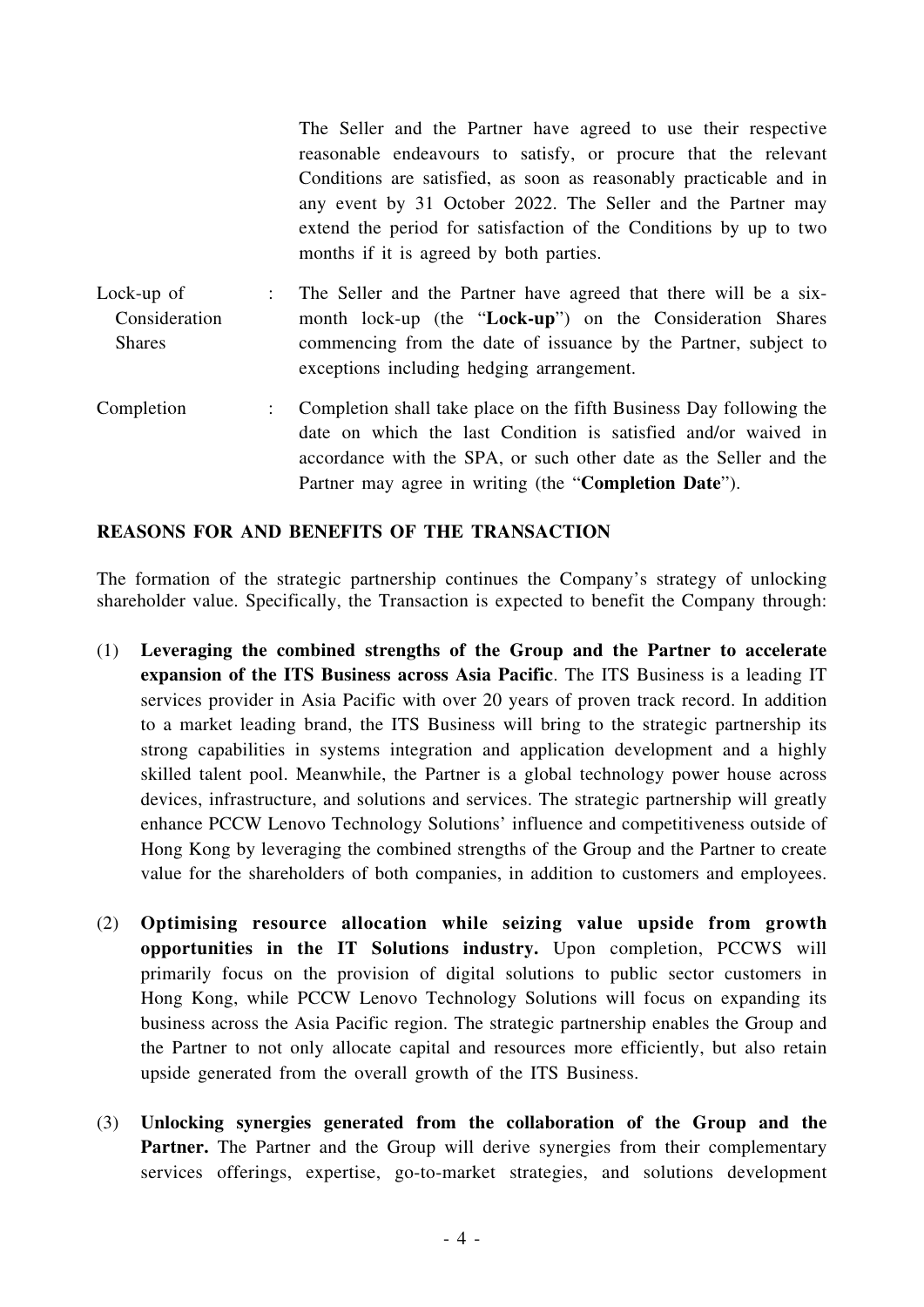capabilities. The strategic partnership will provide one-stop customer solutions that integrate services, devices and digital infrastructure provided by the combined resources and experience of the strategic partnership.

#### **USE OF PROCEEDS AND FINANCIAL EFFECTS OF THE TRANSACTION**

The proceeds from the Transaction will be deployed to create shareholder value through various uses, including but not limited to strategic investments in growth areas such as financial services, repayment of debt and other general corporate purposes.

Based on the estimated net asset value of PCCW Lenovo Technology Solutions on Completion, as well as the direct attributable costs to be incurred for the Transaction and fulfilment of related obligations, it is currently anticipated that the Group will recognise a gain of not less than US\$100.0 million (equivalent to approximately HK\$780.0 million) in the consolidated income statement of the Group from the Transaction.

Upon Completion, PCCW Network Services and PCCWS will continue to be subsidiaries of the Company under the Listing Rules. PCCW Lenovo Technology Solutions will cease to be a subsidiary of the Company under the Listing Rules. The financial results of the PCCW Lenovo Technology Solutions Group will no longer be consolidated into the consolidated financial statements of the Group.

The Directors consider that the terms of the Transaction are fair and reasonable and in the interests of the shareholders as a whole.

### **INFORMATION IN RELATION TO THE COMPANY AND THE SELLER**

PCCW is a global company headquartered in Hong Kong which holds interests in telecommunications, media, IT solutions, and other businesses.

The principal activity of the Company is investment holding, and the principal activities of the Group are the provision of telecommunications and related services which include local telephony, local data and broadband, international telecommunications, mobile, enterprise solutions, FinTech, HealthTech, e-Commerce, Big Data Analytics, and other telecommunications businesses such as customer premises equipment sales, outsourcing, consulting, and contact centres; multimedia businesses including the provision of interactive pay-TV services and over-the-top digital media entertainment services as well as content production, artistemanagement and event business in Hong Kong, the Asia-Pacific region, and other parts of the world; and investments in, and development of, systems integration, network engineering, and information technology-related businesses. Through HK Television Entertainment Company Limited, the Company also operates a domestic free television service in Hong Kong.

The Seller is an indirect wholly-owned subsidiary of the Company and is an investment holding company, directly and indirectly holding entities engaged in the ITS Business.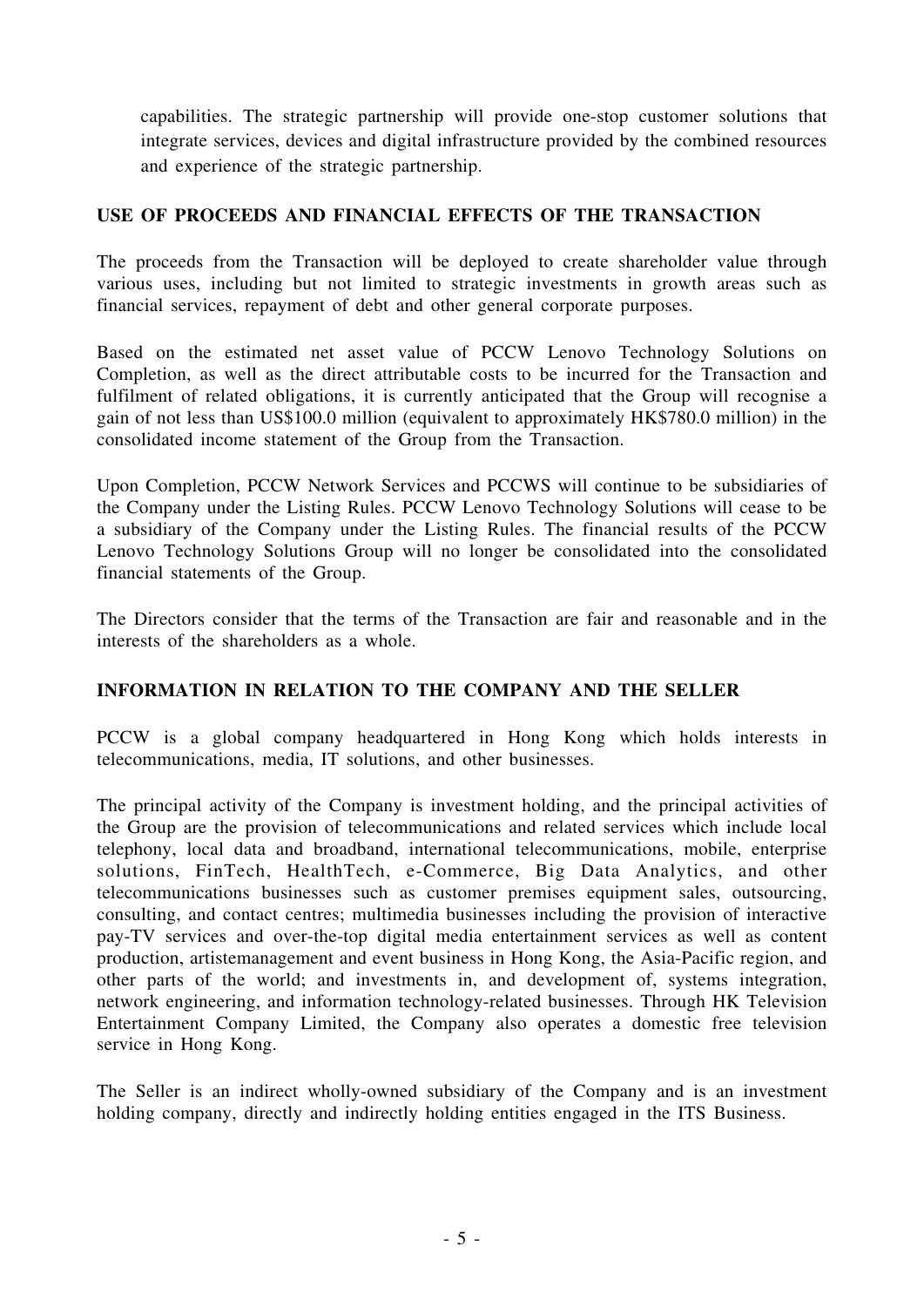#### **INFORMATION IN RELATION TO THE PARTNER**

The Partner is a limited liability company incorporated in Hong Kong and its shares have been listed on the Main Board of the Stock Exchange since 1994. The Partner and its subsidiaries are principally engaged in three business segments, namely Intelligent Devices Group – focused on various Smart Devices and IoT; Infrastructure Solutions Group – focused on Smart Infrastructure; and Solutions and Services Group – focused on Smart Verticals & Services.

To the best of the knowledge, information and belief of the Directors and having made all reasonable enquiries, the Partner and its ultimate beneficial owners are third parties independent of the Company and its connected persons.

### **INFORMATION ON PCCW NETWORK SERVICES AND PCCW LENOVO TECHNOLOGY SOLUTIONS**

As at the date of the SPA, (i) PCCW Network Services and PCCW Lenovo Technology Solutions are indirect wholly-owned subsidiaries of the Company; (ii) PCCW Lenovo Technology Solutions is owned as to 20% by PCCW Network Services and 80% by the Seller; and (iii) PCCWS is wholly owned by PCCW Network Services.

Upon Completion, (i) the Company will indirectly (through the Seller) hold an 80% interest in PCCW Network Services, which in turn will remain as the direct 100% shareholder in PCCWS and a 20% shareholder in PCCW Lenovo Technology Solutions; and (ii) the Partner will directly hold an 80% interest in PCCW Lenovo Technology Solutions and a 20% interest in PCCW Network Services.

According to (i) the unaudited pro forma management accounts of PCCW Network Services prepared in accordance with Hong Kong Financial Reporting Standards and (ii) the unaudited pro forma management accounts of PCCW Lenovo Technology Solutions based on the economic interests and benefits to be owned by PCCW Lenovo Technology Solutions upon completion of the Reorganisation,

- (i) the pro forma consolidated net profits of the PCCW Network Services (without certain adjustments for Reorganisation) and PCCW Lenovo Technology Solutions for the financial year ended 31 December, 2021 were approximately US\$24.6 million (equivalent to approximately HK\$192.2 million) and US\$24.0 million (equivalent to approximately HK\$187.5 million) before taxation, and US\$15.8 million (equivalent to approximately HK\$123.1 million) and US\$24.3 million (equivalent to approximately HK\$189.5 million) after taxation respectively;
- (ii) the pro forma consolidated net profits of PCCW Network Services (without certain adjustments for Reorganisation) and PCCW Lenovo Technology Solutions for the financial year ended 31 December, 2020 were approximately US\$18.3 million (equivalent to approximately HK\$142.8 million) and US\$6.3 million (equivalent to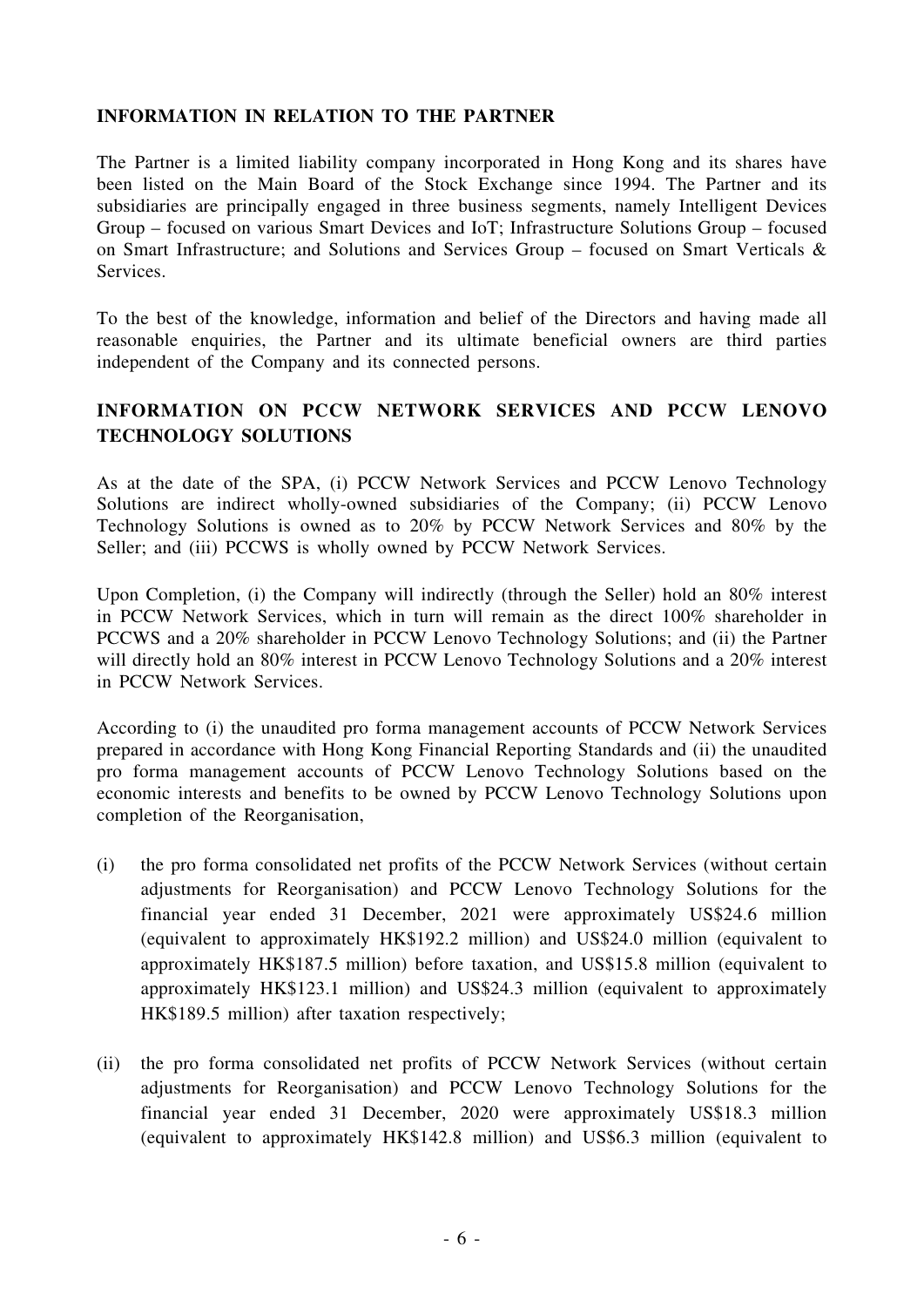approximately HK\$49.0 million) before taxation, and US\$40.8 million (equivalent to approximately HK\$318.6 million) and US\$6.3 million (equivalent to approximately HK\$49.4 million) after taxation respectively; and

(iii) the pro forma consolidated net asset value of PCCW Network Services and PCCW Lenovo Technology Solutions were US\$270.2 million and US\$337.6 million respectively as of 31 December, 2021 assuming completion of the Reorganisation.

As at the Completion Date, PCCW Network Services will not have other material assets or liabilities other than the 20% equity interest in PCCW Lenovo Technology Solutions and 100% equity interest in PCCWS.

### **LISTING RULES IMPLICATIONS**

As one or more of the applicable percentage ratios in respect of the Transaction is 5% or more but all of the applicable percentage ratios are less than 25%, the Transaction is a discloseable transaction for the Company under Chapter 14 of the Listing Rules. The subscription of the Consideration Shares to be issued by the Partner does not constitute a notifiable transaction for the Company under Chapter 14 of the Listing Rules, as all of the applicable percentage ratios in respect thereof are less than 5%.

**Shareholders of the Company and potential investors should note that Completion is subject to the Conditions. Therefore, there is no assurance that the Transaction will be completed. Shareholders of the Company and potential investors should, accordingly, exercise caution when dealing in the shares of the Company.**

J.P. Morgan Securities (Asia Pacific) Limited acted as exclusive financial advisor to the Company in this Transaction.

#### **DEFINITIONS**

In this announcement, the following expressions have the meanings set out below unless the context requires otherwise:

| "BPO"          | business process outsourcing, including the provision of<br>front and back office functions outsourced by the<br>customers, including but not limited to, logistics and |
|----------------|-------------------------------------------------------------------------------------------------------------------------------------------------------------------------|
|                | delivery management, electronic document management<br>system, marketing analytics and printing services                                                                |
| "Business Day" | a day (other than a Saturday or Sunday) on which banks are<br>open for general business in Hong Kong, the British Virgin<br>Islands and the Cayman Islands              |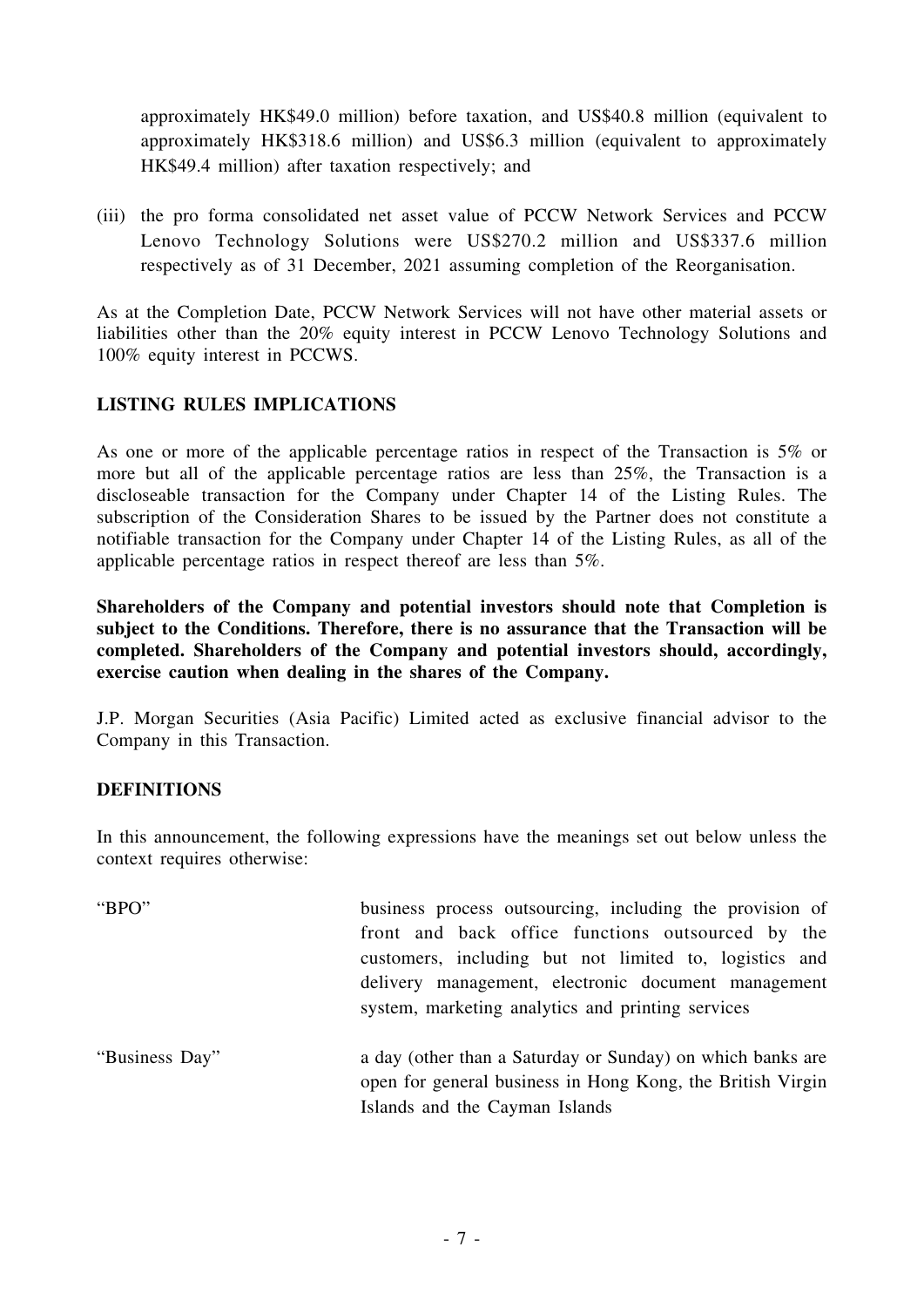| "Company" or "PCCW"    | PCCW Limited, a company incorporated in Hong Kong<br>with limited liability, the shares of which are listed on the<br>Main Board of the Stock Exchange (stock code: 0008) and<br>traded in the form of American Depositary Receipts on the<br>OTC Markets Group Inc. in the United States of America<br>(ticker: PCCWY)                              |
|------------------------|------------------------------------------------------------------------------------------------------------------------------------------------------------------------------------------------------------------------------------------------------------------------------------------------------------------------------------------------------|
| "Completion"           | the completion of the sale and purchase of the Sale Shares<br>in accordance with the provisions of the SPA                                                                                                                                                                                                                                           |
| "Completion Date"      | has the meaning given to it in the paragraph headed<br>"Summary of the principal terms of the SPA - Completion"<br>in this announcement                                                                                                                                                                                                              |
| "Conditions"           | has the meaning given to it in the paragraph headed<br>"Summary of the principal terms of the SPA – Conditions<br>precedent" in this announcement                                                                                                                                                                                                    |
| "Consideration"        | has the meaning given to it in the paragraph headed<br>"Summary of the principal terms of the SPA -<br>Consideration" in this announcement                                                                                                                                                                                                           |
| "Consideration Shares" | means 86,424,677 new shares of the Partner to be allotted<br>and issued to the Seller at HK\$9.025 per such share at<br>Completion, representing approximately 0.72% of the total<br>number of shares in issue of the Partner as at the date of<br>this announcement                                                                                 |
| "Directors"            | the directors of the Company                                                                                                                                                                                                                                                                                                                         |
| "DMS"                  | digital and managed services, including the (i) development<br>and information technology support of proprietary<br>technology solutions on behalf of customers; (ii)<br>management on behalf of customers or support them on<br>application services; and (iii) tailored end-to-end support to<br>customers on third party enterprises applications |
| "Group"                | PCCW and its subsidiaries                                                                                                                                                                                                                                                                                                                            |
| "HK\$                  | Hong Kong dollars, the lawful currency of Hong Kong                                                                                                                                                                                                                                                                                                  |
| "Hong Kong"            | the Hong Kong Special Administrative Region of the<br>People's Republic of China                                                                                                                                                                                                                                                                     |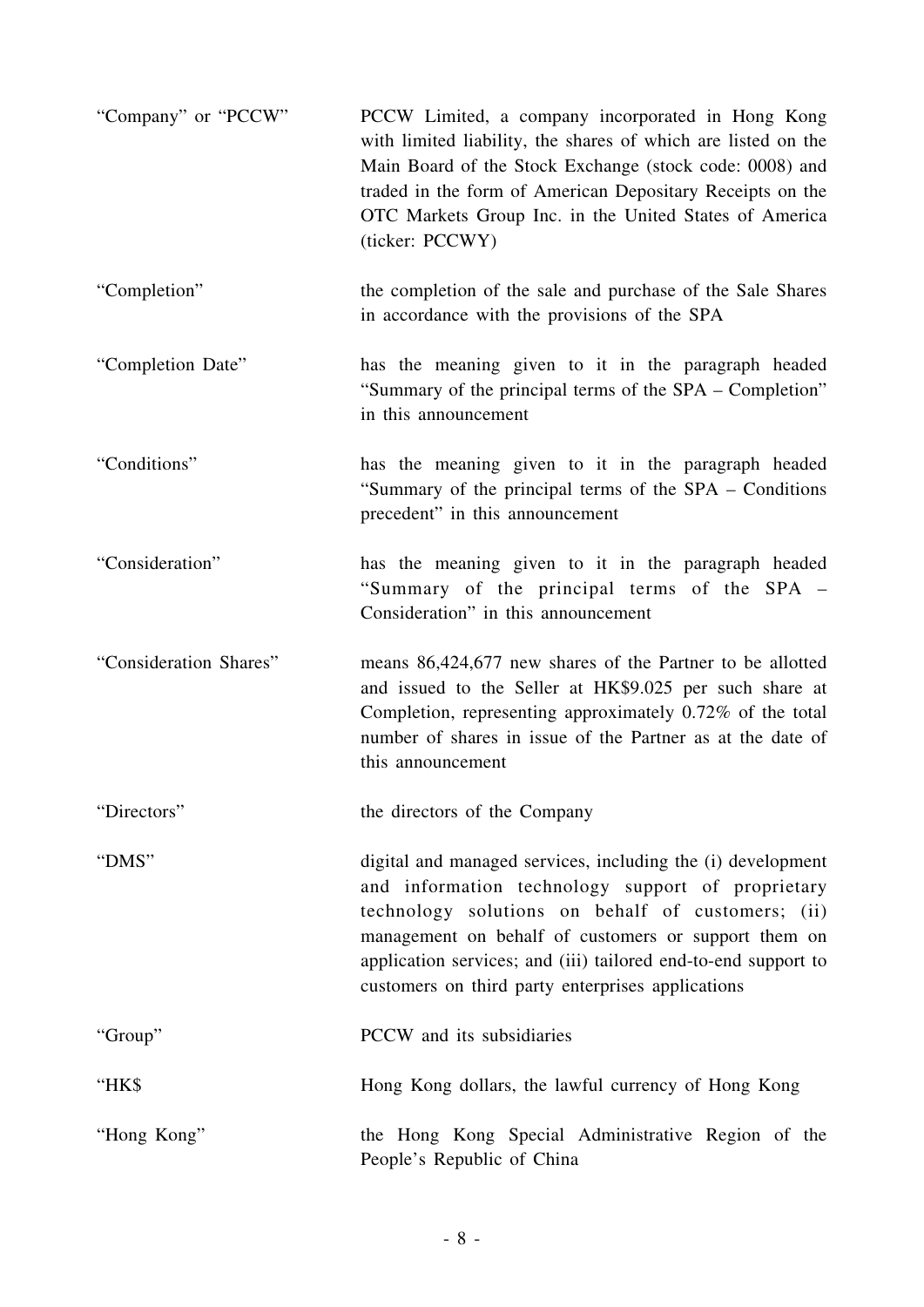| "ITS Business"                                         | the business comprising the provision of IT Solutions<br>carried on at the date of the SPA by certain subsidiaries of<br>the Group, including PCCWS                                                                                                                                                                                                                                                       |
|--------------------------------------------------------|-----------------------------------------------------------------------------------------------------------------------------------------------------------------------------------------------------------------------------------------------------------------------------------------------------------------------------------------------------------------------------------------------------------|
| "IT Solutions"                                         | information technology services, including but not limited<br>to DMS, TS and BPO                                                                                                                                                                                                                                                                                                                          |
| "Listing Rules"                                        | the Rules Governing the Listing of Securities on the Stock<br>Exchange                                                                                                                                                                                                                                                                                                                                    |
| "Lock-up Period"                                       | has the meaning given to it in the paragraph headed<br>"Summary of the principal terms of the SPA – Lock-up of<br>Consideration Shares" in this announcement                                                                                                                                                                                                                                              |
| "Partner" or "Lenovo"                                  | Lenovo Group Limited, a company listed on the Main<br>Board of the Stock Exchange (stock code: 992)                                                                                                                                                                                                                                                                                                       |
| "PCCW Lenovo Technology"<br>Solutions"                 | Digital Era Enterprises Limited, a newly incorporated<br>company incorporated in the British Virgin Islands, to<br>serve as the holding company of part of the ITS Business<br>following the Reorganisation, which is intended to be<br>renamed to PCCW Lenovo Technology Solutions Limited<br>on or prior to Completion, the principal business of which<br>is PCCW Lenovo Technology Solutions Business |
| "PCCW Lenovo Technology"<br><b>Solutions Business"</b> | the provision of digital and managed solutions, technical<br>services and business process outsourcing services to be<br>undertaken by PCCW Lenovo Technology Solutions and its<br>subsidiaries                                                                                                                                                                                                           |
| "PCCW Lenovo Technology"<br>Solutions Group"           | PCCW Lenovo Technology Solutions and its Subsidiaries                                                                                                                                                                                                                                                                                                                                                     |
| "PCCW Lenovo Technology"<br>Solutions Sale Shares"     | 8 issued ordinary shares in the capital of PCCW Lenovo<br>Technology Solutions, representing an 80% interest in<br>PCCW Lenovo Technology Solutions                                                                                                                                                                                                                                                       |
| "PCCW Network Services"                                | PCCW Network Services Limited, a company incorporated<br>in the British Virgin Islands, the principal business of<br>which is investment holding                                                                                                                                                                                                                                                          |
| "PCCW Network Services<br>Sale Shares"                 | 2 issued ordinary shares in the capital of PCCW Network<br>Services, representing a 20% interest in PCCW Network<br>Services                                                                                                                                                                                                                                                                              |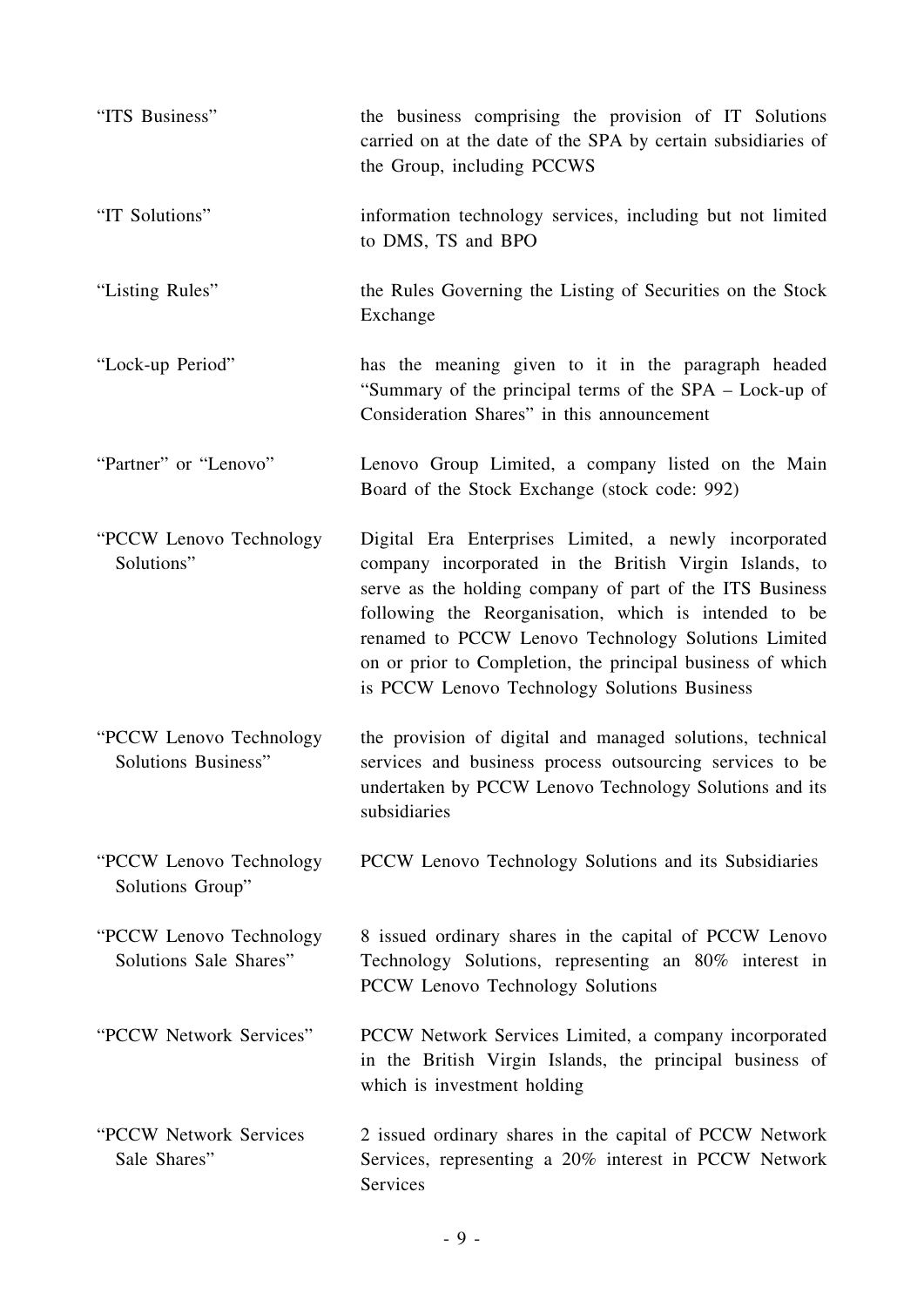| "PCCWS"             | PCCW Solutions Limited, a company incorporated in Hong<br>Kong and a wholly-owned subsidiary of PCCW Network<br>Services, and the principal business of which is the<br>provision of solutions and services to public sector<br>customers in Hong Kong                                               |
|---------------------|------------------------------------------------------------------------------------------------------------------------------------------------------------------------------------------------------------------------------------------------------------------------------------------------------|
| "percentage ratios" | has the meaning given to it in the Listing Rules                                                                                                                                                                                                                                                     |
| "Reorganisation"    | has the meaning given to it in the paragraph headed<br>"Summary of the principal terms of the SPA – Conditions<br>precedent" in this announcement                                                                                                                                                    |
| "Sale Shares"       | the PCCW Network Services Sale Shares and the PCCW<br>Lenovo Technology Solutions Sale Shares                                                                                                                                                                                                        |
| "Seller"            | PCCW Solutions Holdings Limited, an indirectly wholly-<br>owned subsidiary of PCCW incorporated in the Cayman<br>Islands with limited liability                                                                                                                                                      |
| "SPA"               | the share purchase agreement dated 14 June 2022 between<br>the Seller and the Partner, relating to the sale of the Sale<br>Shares by the Seller to the Partner, the principal terms of<br>which are summarised in the section headed "Summary of<br>principal terms of the SPA" in this announcement |
| "Stock Exchange"    | The Stock Exchange of Hong Kong Limited                                                                                                                                                                                                                                                              |
| "Subsidiaries"      | at any relevant time any then subsidiary or subsidiary<br>undertaking of PCCW Network Services, PCCWS and/or<br>PCCW Lenovo Technology Solutions, as the case may be                                                                                                                                 |
| "Transaction"       | the sale by the Seller of the Sale Shares and the purchase<br>by the Partner of the Sale Shares                                                                                                                                                                                                      |
| "TS"                | technology services, including the operation, maintenance<br>and management of IT systems on behalf of the customers,<br>including but not limited to, information display systems,<br>traffic information display systems and radio and TV<br>broadcasting systems                                  |
| "US\$"              | United States dollars, the lawful currency of the United<br><b>States of America</b>                                                                                                                                                                                                                 |
| $``\%"$             | per cent                                                                                                                                                                                                                                                                                             |